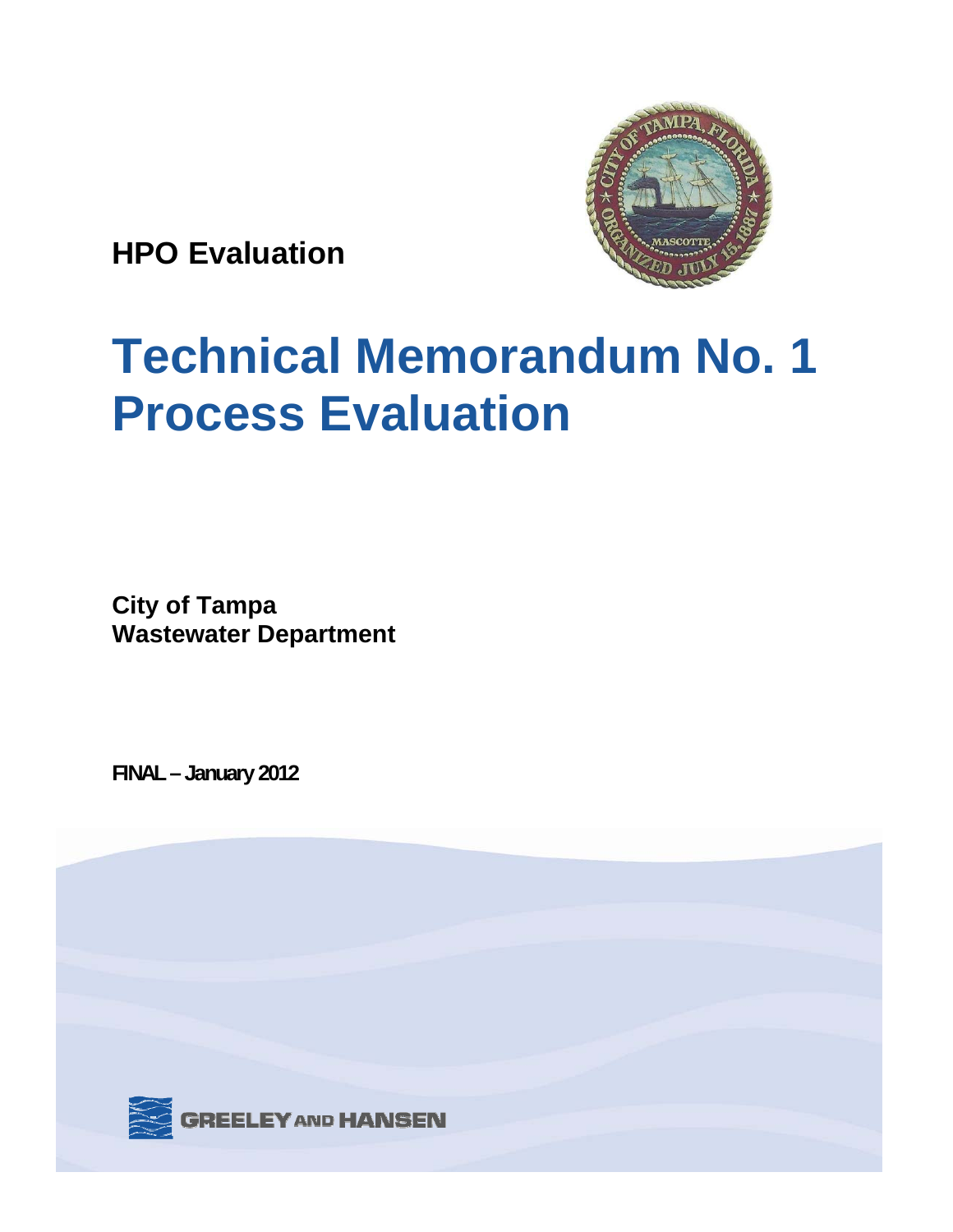# Fection 6 Summary and Recommendations

Section 5 described the results of process modeling for several alternatives to maintain or replace the existing HPO system. Of the conventional activated sludge systems evaluated, Alternative 3 is recommended, which would allow continued wasting of the nitrification WAS to the carbonaceous stage. It was shown under Alternative 5 that the total installed horsepower could be reduced by 50 bhp per reactor, without the recycling of the nitrification WAS. However, this is a relatively small reduction and the greater installed horsepower provides greater flexibility. In addition, Alternative 6 (Praxair I-SO™) was shown to be a viable option with some advantages. Thus, the viable options are Alternatives 1, 2, 3, and 6, which are compared in Table 6-1.

**SRT (day) Aeration Horsepower Installed for Each Reactor (bhp) HPO Req'd**  Alternative | Reactors | (day) | 1 | 2 | 3 | 4 | Total | (tpd) **No. of Reactors | (day) | 1 | 2 | 3 | 4 | Total** Alternative 1 – HPO/Crvogenic | 2 | 0.52 | 100 | 75 | 60 | 60 | 295 | 55 Alternative 2 – HPO/VPSA 2 0.52 100 75 60 60 295 55 Alternative 3 - CAS 2 0.55 200 150 150 150 650 - Alternative 6 – Praxair I-SO™ | 2 | 0.55 | 75 | 50 | 50 | 50 | 225 | 35

**Table 6-1 Comparisons of Carbonaceous Stage Alternatives at the Median Conditions** 

Alternatives 1 and 2 are almost identical in terms of process performance and aeration. The evaluation in Section 5 shows that the process will operate almost the same whether the oxygen supply is 95% (cryogenic) or 90% (VPSA). Alternative 3 requires over twice the aeration horsepower, but would not require the power now required to generate oxygen. Alternative 3 could also be operated with two reactors. Alternative 6 has the lowest installed aerator horsepower and would also require the generation of less oxygen than Alternatives 1 or 2.

It is explained in Section 5 that increasing the number of reactors in service for the carbonaceous stage would not decrease the horsepower requirement, since it is not recommended to decrease the MLSS concentration below the present 1400 mg/L, which would result in a higher SRT with additional reactors in service.

All four alternatives appear to be feasible from a process perspective.

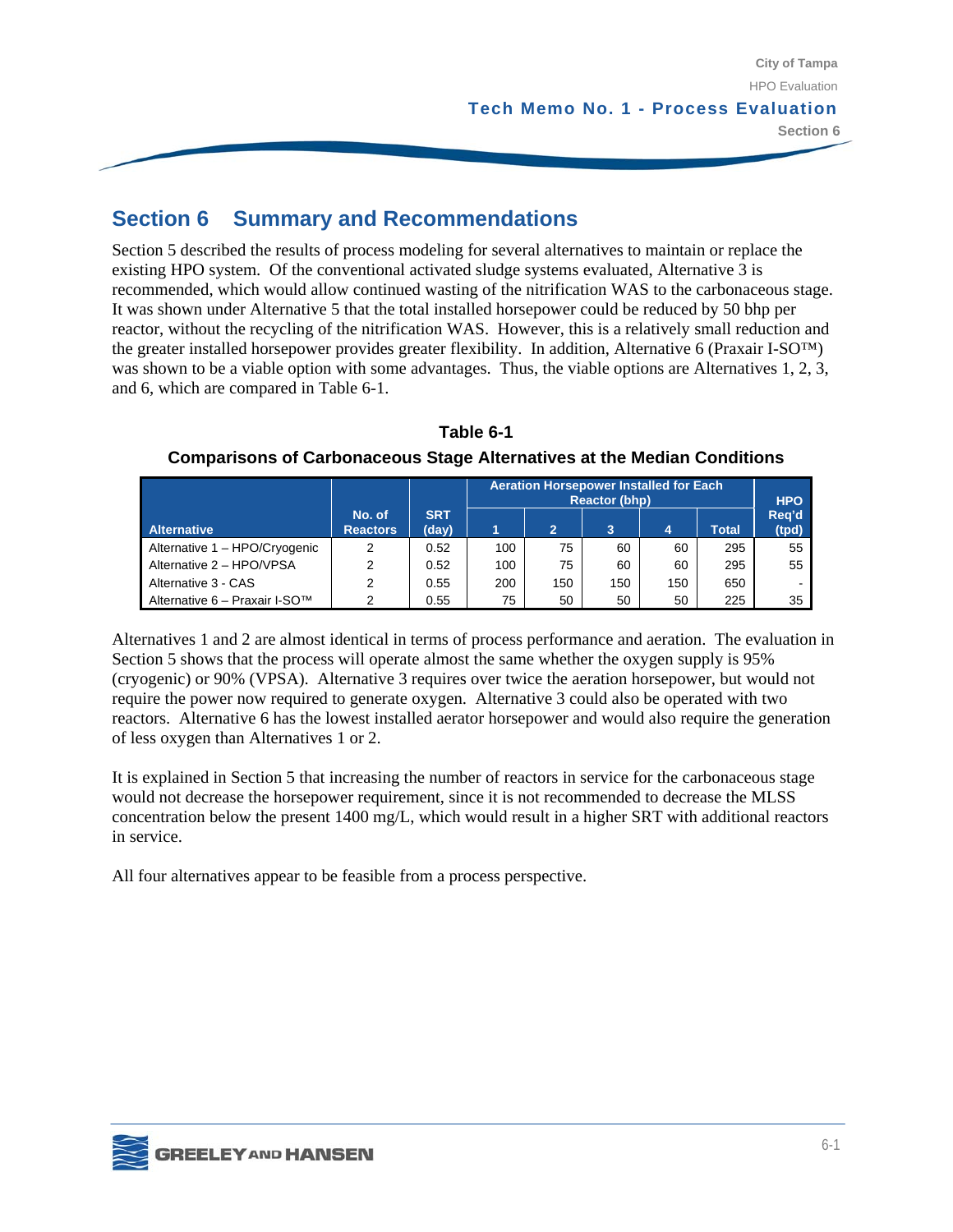

**HPO Evaluation** 

## **Technical Memorandum No. 2 Comparison of Alternative Processes**

**City of Tampa Wastewater Department** 

**FINAL – January 2012** 

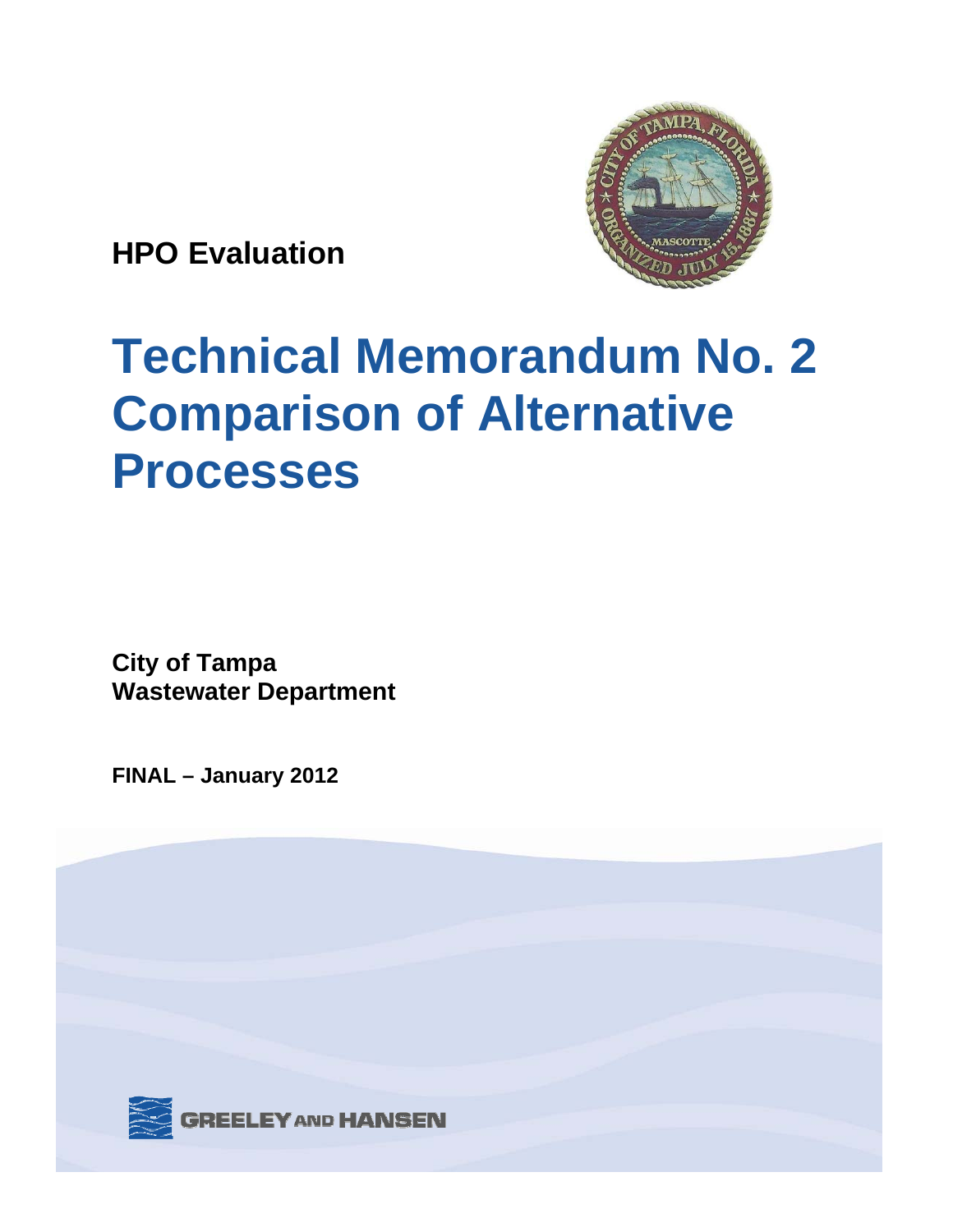# **Example 2 Section 3 Section 3 Section 3 Section 3 Section 3 Section 3 Section 3 Section 3 Section 3 Section 3 Section 3 Section 3 Section 3 Section 3 Section 3 Section 3 Section 3 Section 3 Section 3 Section 3 Section 3 S**

The estimated costs of improvements have been calculated utilizing the budgetary equipment costs provided by the various aerator and oxygen generation system manufacturers. In addition, electrical supply costs have been based on an analysis of power supply needs of available equipment. The calculations for the cost estimate of each alternative are included in Appendix A. The detailed basis of cost estimate is included in Appendix B, which provides the assumptions used in the calculations and also the data provided by the manufacturers.

Life-cycle cost comparisons are based on an Equivalent Annual Cost (EAC) basis. Estimates of capital costs include the estimated construction cost plus an allowance for engineering and administration. Capital costs are amortized for a period of 20 years at a rate of interest of 5%. Annual O&M costs are based on comparative power demands and other annual costs. The EAC is the sum of the amortized capital cost and the annual O&M cost. Table 3-1 compares the alternatives. The data bars shown in Table 3-1 represent the value in the respective cell; a longer bar represents higher cost.

Two options are shown for Alternative 1, showing a range of cost for upgrading the cryogenic trains between \$500,000 and \$3.5 million. Several options are shown for Alternative 2, distinguishing between manufacturers of VPSA equipment and whether the oxygen supply approach is based on Purchase of Equipment (POE) or Purchase of Gas (POG). For Alternative 3, two options are shown based on use of constant speed drives or variable speed drives for the aerators, distinguishing between the electrical requirements for the two options.

#### **3.1 Discussion on Cost Estimates for the Alternatives**

The initial and amortized capital costs are higher for Alternatives 1A, 2A-1 and 2C and are lower for the Purchase of Gas (POG) Alternatives. In the case of the POG Alternatives, the annual O&M cost is relatively high, as it includes the high annual fee to the gas supplier. Even though the capital cost for Alternative 2B is lowest, the O&M cost is highest due to higher power consumption than alternative 2A-2 (Air Products). In case of Alternative 3, the capital cost is higher than the POG Alternatives due to the cost of replacement of the aerators with high horsepower aerators, but this cost is not as high as Alternatives 1A, 2A-1 and 2C.

The Alternative with lowest EAC is 3A – CAS with Constant Speed. Alternative 1B shows the EAC for the reduced rehabilitation cost of the existing cryogenic system. The cost of rehabilitation is shown at the low end, \$500,000, but the EAC is still 6% higher than the lowest EAC alternative. Thus, conventional aeration is lower in cost even with a less conservative estimate of rehabilitation costs for the cryogenic alternative.

For the Alternative 3B, additional capital cost for installation of VFDs and the related electrical modifications is included. But there is a potential to lower the power cost, as the aerator speed could be reduced depending on the influent requirements. This could consequently reduce the operating cost and EAC of Alternative 3B, but this would be difficult to estimate quantitatively.

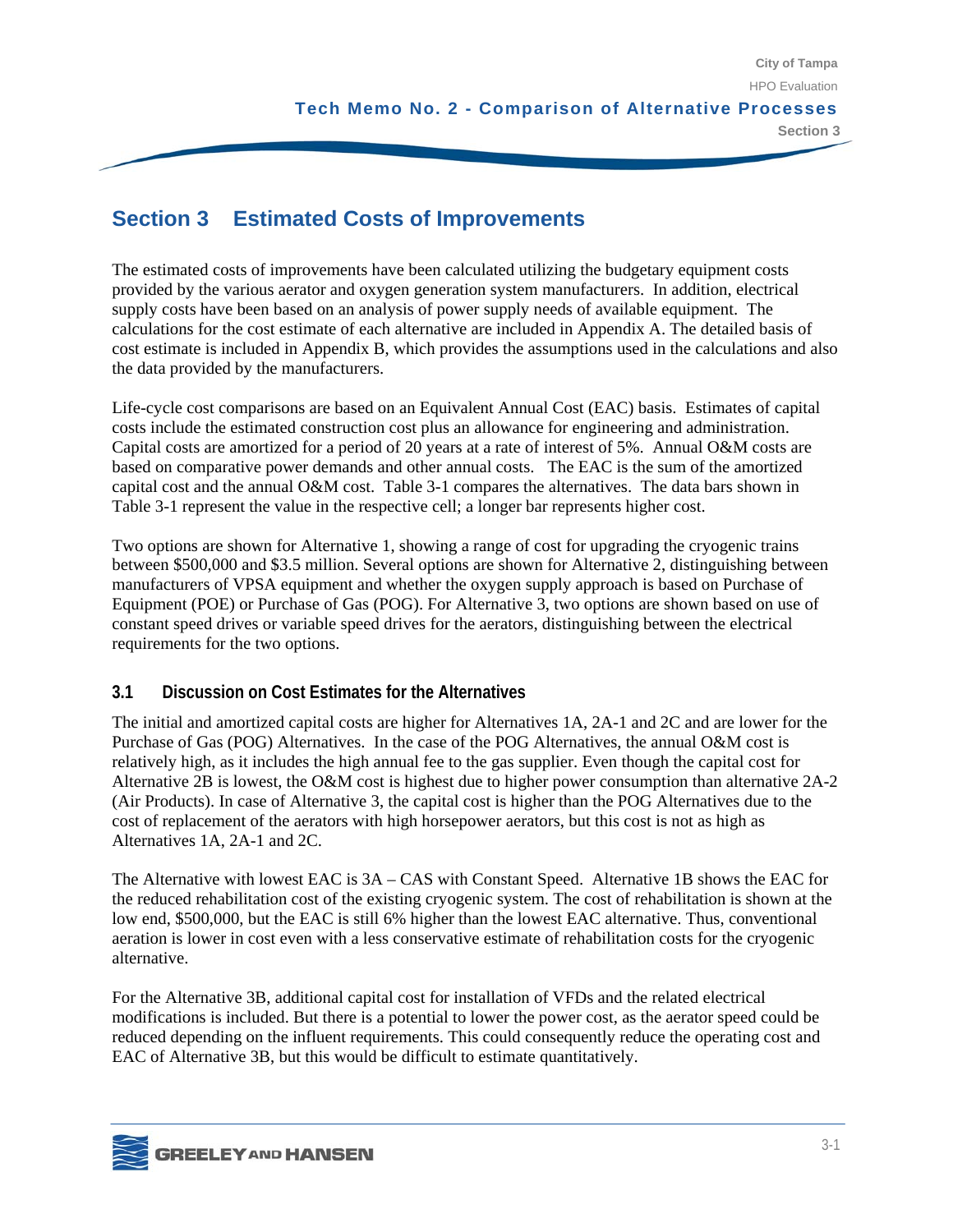**Section 3** 

|                                                   | Section 3 |
|---------------------------------------------------|-----------|
|                                                   |           |
|                                                   |           |
| Table 3-1                                         |           |
| <b>Summary of Cost Estimates for Alternatives</b> |           |

| Alt.   | <b>Description</b>                          | <b>Initial</b><br><b>Capital Cost</b> | <b>Amortized</b><br><b>Capital Cost</b> | <b>Annual O&amp;M</b><br><b>Cost</b> | <b>Equivalent</b><br><b>Annual Cost</b> | % Above<br><b>Lowest EAC</b> |
|--------|---------------------------------------------|---------------------------------------|-----------------------------------------|--------------------------------------|-----------------------------------------|------------------------------|
| 1A     | HPO/Cryogenic/<br>\$3.5M Rehab<br>Cost      | \$8,313,000                           | \$657,000                               | \$1,011,000                          | \$1,668,000                             | 26%                          |
| 1B     | HPO/Cryogenic/<br>\$500,000 Rehab<br>Cost   | \$3,698,000                           | \$297,000                               | \$1,011,000                          | \$1,308,000                             | 6%                           |
| $2A-1$ | HPO/VPSA/Air<br>Products $(POE)^3$          | \$8,975,000                           | \$721,000                               | \$820,000                            | \$1,541,000                             | 20%                          |
| $2A-2$ | HPO/VPSA/Air<br>Products (POG) <sup>4</sup> | \$3,828,000                           | \$308,000                               | \$1,596,000                          | \$1,904,000                             | 35%                          |
| 2B     | HPO/VPSA/Praxa<br>ir $(POG)$                | \$3,548,000                           | \$285,000                               | \$1,715,000                          | \$2,000,000                             | 38%                          |
| 2C     | <b>HPO/VPSA/PCI</b><br>(POE)                | \$9,973,000                           | \$801,000                               | \$1,024,000                          | \$1,825,000                             | 32%                          |
| 3A     | <b>CAS/Constant</b><br><b>Speed Drives</b>  | \$5,977,000                           | \$480,000                               | \$755,000                            | \$1,235,000                             | 0%                           |
| 3B     | CAS/Variable<br><b>Speed Drives</b>         | \$6,393,000                           | \$513,000                               | \$755,000                            | \$1,268,000                             | 3%                           |

### **3.2 Discussion on Other Factors Affecting the Alternatives**

Along with cost analysis, other factors such as reliability, process effectiveness, availability of manufactures to provide competitive environment and effect on other plant facilities are discussed for all the Alternatives. Each of these alternatives can be designed to provide reliability of service. Alternative 1A and 1B involve rehabilitation of the existing cryogenic system. The only difference between the two alternatives is the capital cost for rehabilitation. The City has been using this system for the past 34 years and it has proven process effectiveness. The alternatives may be considered equivalent in terms of reliability and effectiveness. Each alternative can be bid within a competitive environment.

Table 3-2 shows the comparison between the various alternatives with respect to the average power consumption at full capacity. This power consumption includes the power required for the aerators in two reactors and power consumed by the oxygen generation equipment.



1

<sup>&</sup>lt;sup>3</sup> Purchase of Equipment

<sup>4</sup> Purchase of Gas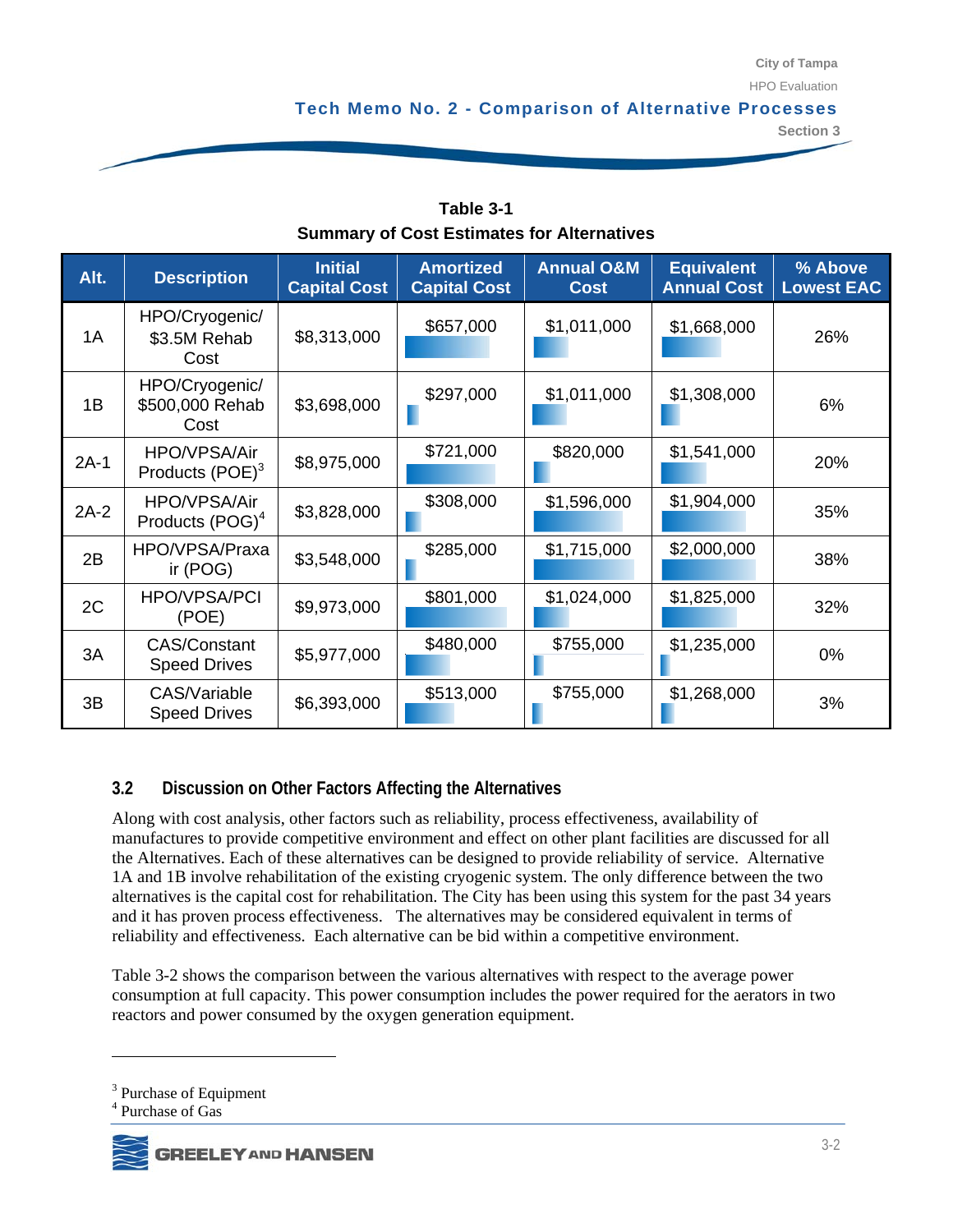**Section 3** 

| Alt.   | <b>Description</b>                            | <b>Average Power</b><br><b>Consumption at Full</b><br><b>Capacity (kwh/year)</b> | <b>Annual Cost of Power</b><br>$(\$)$ |  |
|--------|-----------------------------------------------|----------------------------------------------------------------------------------|---------------------------------------|--|
| 1A     | HPO/Cryogenic/<br>\$3.5M Rehab Cost           | 11,065,000                                                                       | \$863,000                             |  |
| 1B     | HPO/Cryogenic/ \$500,000<br><b>Rehab Cost</b> | 11,065,000                                                                       | \$863,000                             |  |
| $2A-1$ | <b>HPO/VPSA/Air Products</b><br>(POE)         | 8,334,000                                                                        | \$650,000                             |  |
| $2A-2$ | <b>HPO/VPSA/Air Products</b><br>(POG)         | 8,334,000                                                                        | \$650,000                             |  |
| 2B     | HPO/VPSA/Praxair (POG)                        | 9,783,000                                                                        | \$763,000                             |  |
| 2C     | HPO/VPSA/PCI (POE)                            | 10,872,000                                                                       | \$848,000                             |  |
| 3A     | <b>CAS/Constant Speed Drives</b>              | 8,090,000                                                                        | \$631,000                             |  |
| 3B     | <b>CAS/Variable Speed Drives</b>              | 8,090,000                                                                        | \$631,000                             |  |

**Section 3 Table 3-2 Comparison of Power Consumption for Alternatives** 

 VPSA systems, given that they have greater turndown capability. The existing cryogenic system is As seen in Table 3-2, the power consumption of Alternative 1 is highest. The pure oxygen alternatives are all based on producing 55 tpd. It is possible that this could be reduced, particularly in the case of the operated to provide about 95% pure oxygen to the first zone of the reactors, while the vent gas oxygen purity is about 60%. If tighter, automatic controls could be implemented on an oxygen generation system, it could be reasonable to lower the oxygen purity in the vent gas to on the order of 45%, which is the level that was originally recommended for UNOX systems. Technical Memorandum No. 1 shows the estimated process results with a vent purity of 45%, which would allow the facility to be operated at a lower oxygen production rate. This could lower the power consumption, particularly for the group of options under Alternative 2.

Several additional points are as follows:

**Purchase of Gas options, under Alternative 2, have a higher apparent EAC.** In addition, the Purchase of Gas options would require a long-term contract with a single supplier. Praxair advises that this is the only way that they would provide a VPSA facility. However, this could be pursued with them more thoroughly if the Alternative 2 approach is selected by the City.